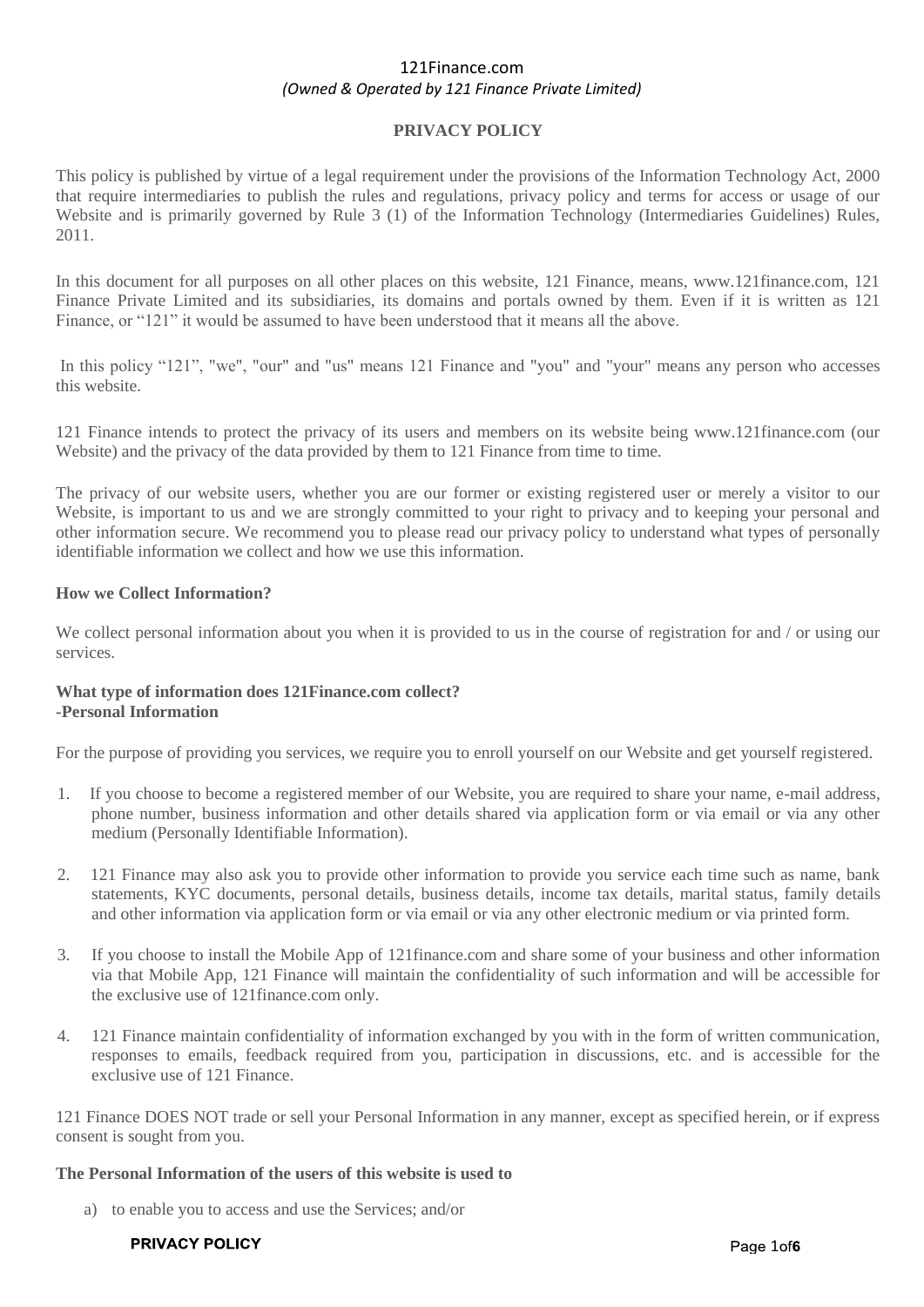- b) to personalize and improve aspects of our overall service to you and our other users, as well as carrying out research such as analyzing market trends and customer demographics; and/or
- c) to communicate with you, including sending you information about products and services which we think may be of interest to you; and/or
- d) to process a transaction between you and a third party.
- e) to keep you updated about new trends, financial products, relevant workshops or seminars and our various offers and newly launched or added services And
- f) to fulfill any other requirement which is within the scope of Terms of Use.
- g) to third-party contractors that provide services to and are bound by these same privacy restrictions

You hereby appoint 121finance.com (121) as your authorized representative to receive your credit information from any credit bureau in India. You hereby irrevocably and unconditionally consent to such credit information being provided by the credit bureau or concerned bank / nbfc to 121 and you hereby agree, acknowledge and accept the following terms of use.

We (121) can only access your credit information as your authorized representative and we shall use the credit information for purpose consisting of and in relation to the services proposed to be availed or availed by you from 121. The relationship between you and the parties shall be governed by laws of India and all claims or disputes arising there from shall be subject to the exclusive jurisdiction of the courts of Jaipur

### **Non-Personal Information**

This website uses web analytics service that uses the aforementioned "Cookies". For the purpose of analyzing the use of the Website, the usage information generated by the cookie (including your abbreviated IP address) transmitted to our server and saved to use for analysis, what the website optimization is on our part. Your IP address is anonymied immediately during this process, so that you remain anonymous as a user for us. The information generated by the cookie about your use of this website will not be disclosed to third parties. You may refuse the use of cookies by changing the settings on your browser; however, it may be that you may not be able to use all features of this website in this case.

### **Session Data**

We automatically log generic information about your computer's connection to the Internet, which we call "session data", that is anonymous and not linked to any personal information. Session data consists of information such as the IP address, operating system, type of browser software being used by you and the activities conducted by you on our Website. An IP address is a number that lets computers attached to the Internet, such as our web servers, know where to send data back to the user, such as the pages of the site the user wishes to view. We collect session data because it helps us analyze things such as the items visitors are likely to click on most, the manner in which visitors click preferences on our Website, number of visitors surfing to various pages on the site, time spent by the visitors on our Website and frequency of their visit. It also helps us diagnose problems with our servers and lets us better administer our systems. Although such information does not identify any visitor personally, it is possible to determine from an IP address a visitor's Internet Service Provider (ISP), and the approximate geographic location of his or her point of connectivity.

#### **Other**

We may from time to time add or enhance products/services available on our Website. To the extent these products/services are provided to and used by you, we will use the information you provide in this regard to facilitate the products/service requested. For example, if you email us with a question, we will use your email address, name, nature of the question, etc. to respond to your question. We may also store and publish such information to assist us in making the site the better and easier to use.

### **Promotional Initiatives**

121 Finance may have presence on social networking websites including but not limited to LinkedIn, Facebook, Twitter, YouTube and blogs which are promotional and business initiatives to connect to a larger group of people. The domain links contained therein may either direct you to our Website or request your participation by way of feedback,

#### PRIVACY POLICY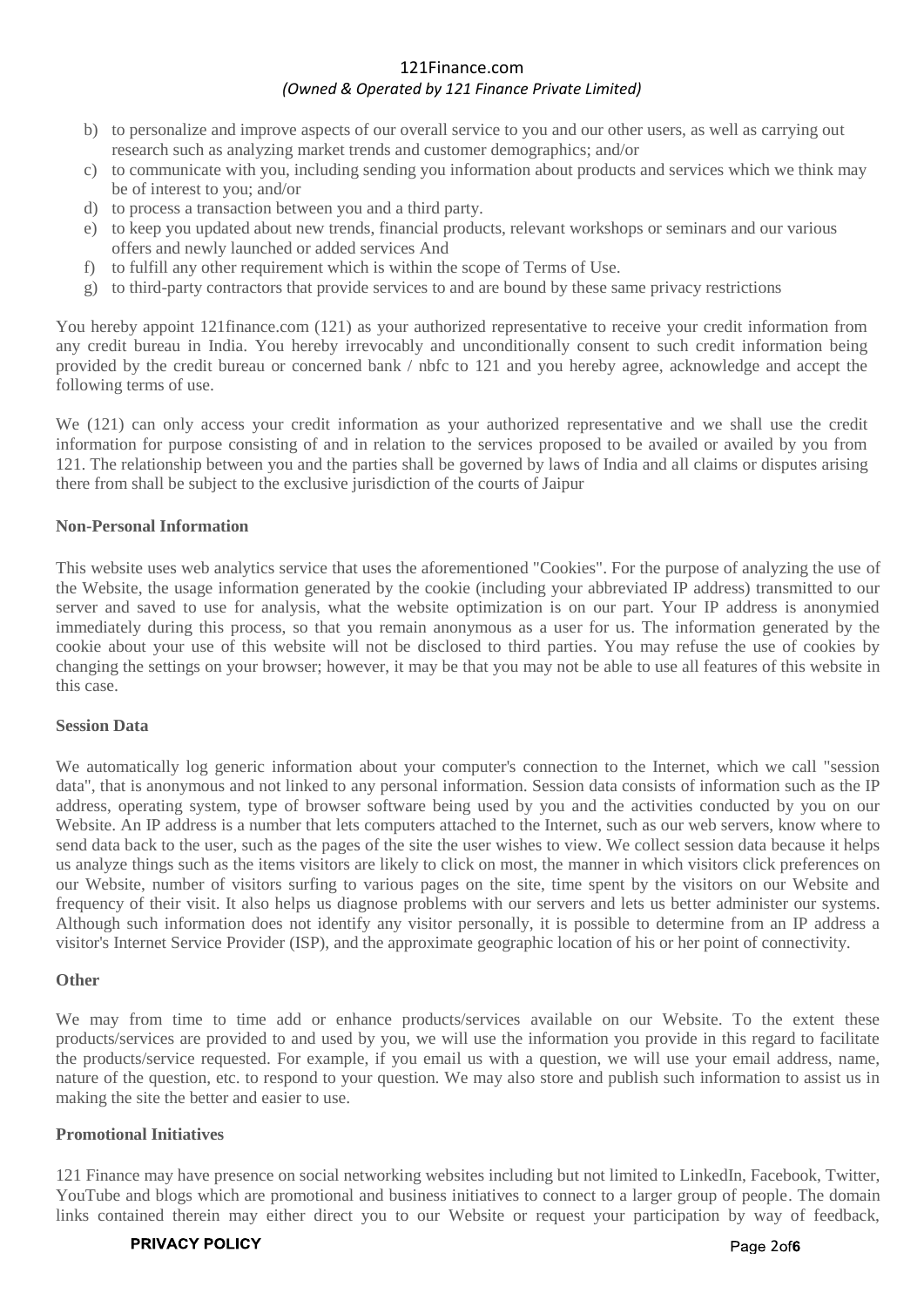suggestions. 121 Finance in this regard fully disclaims any liability (ies) or claim(s), which may arise by use/misuse of your feedback, suggestions, views, etc. on any of the aforementioned networking websites or blogs, by any third party whether or not known to 121 Finance.

### **Does 121 Finance protect my Personal Information?**

121 Finance is committed to protecting the privacy and the confidentiality of your Personal Information. Whenever 121 Finance obtains Personal Information from you, our Website uses commercially reasonable efforts and general industry standards to protect it from any unauthorized access or disclosure. Access to your Personal Information is limited to 121 Finance personnel and such authorized third parties who may host your data on our behalf or may assist us in providing the services requested by you. 121 Finance uses its best endeavors to maintain physical, electronic and procedural safeguards that aim to protect your information against loss, misuse, damage, modification, and unauthorized access or disclosure. However, 121 Finance assumes no liability whatsoever for any disclosure of Personal Information due to unauthorized third party access or other acts of third parties, or any other acts or omissions beyond reasonable control of 121 Finance.

### **Does 121 Finance secure the content its users post from other users?**

The content that you store, post, or transmit on or through our Website, may be accessed by other users (registered or unregistered), including people that you do not know. The content/images that you post/share on our Website may be prone to misuse by a party not known to you. 121 Finance in this regard fully disclaims any liability(ies) or claim(s), which may arise by use/misuse of such content, by any third party or any party not known to 121 Finance. We suggest that you exercise care and caution in communicating with other users and only disclose your information to other users that you know to be trustworthy. You should not assume that your content will be kept private.

## **How does 121 Finance use the information that it collects?**

Any information share by you is used by us and/or authorized third parties/service partners to support your interaction with us, to offer you services in the best possible manner and to contact you again about other services and products that we offer. By submitting your Personal Information to 121 Finance, you expressly acknowledge and consent to 121 Finance to use such information and to process the same in a manner deemed fit by 121 Finance. This may involve conducting data analysis, research based on reviews about deals, transfer of your Personal Information to third party experts for the purpose of outsourcing services offered to you by 121 Finance, etc.

### **To whom we can disclose collected Information?**

The users of this Website consent to us disclosing their personal information to the following parties:-

- A. The Reserve Bank of India and/or other regulatory/governing bodies for the purposes of compliance monitoring;
- B. We may also disclose information about you, or access your account:
	- a. if required or permitted to do so by law; and/or
	- b. if required to do so by any court, or any other applicable regulatory, compliance, Governmental or law enforcement agency; and/or
	- c. if necessary in connection with legal proceedings or potential legal proceedings; and/or
	- d. in connection with the sale or potential sale of all or part of our business or the company.
	- e. If we reasonably believe false or inaccurate information has been provided and fraud is suspected, details may be passed to fraud prevention agencies to prevent fraud and money laundering.

### **What security precautions are in place to protect against the loss, misuse, or alteration of your information?**

121 Finance makes every reasonable effort to preserve the privacy and confidentiality of your information shared with us. We implement standard measures to protect against unauthorized access to and unlawful interception of Personal Information. However, no Internet site can fully eliminate security risks.